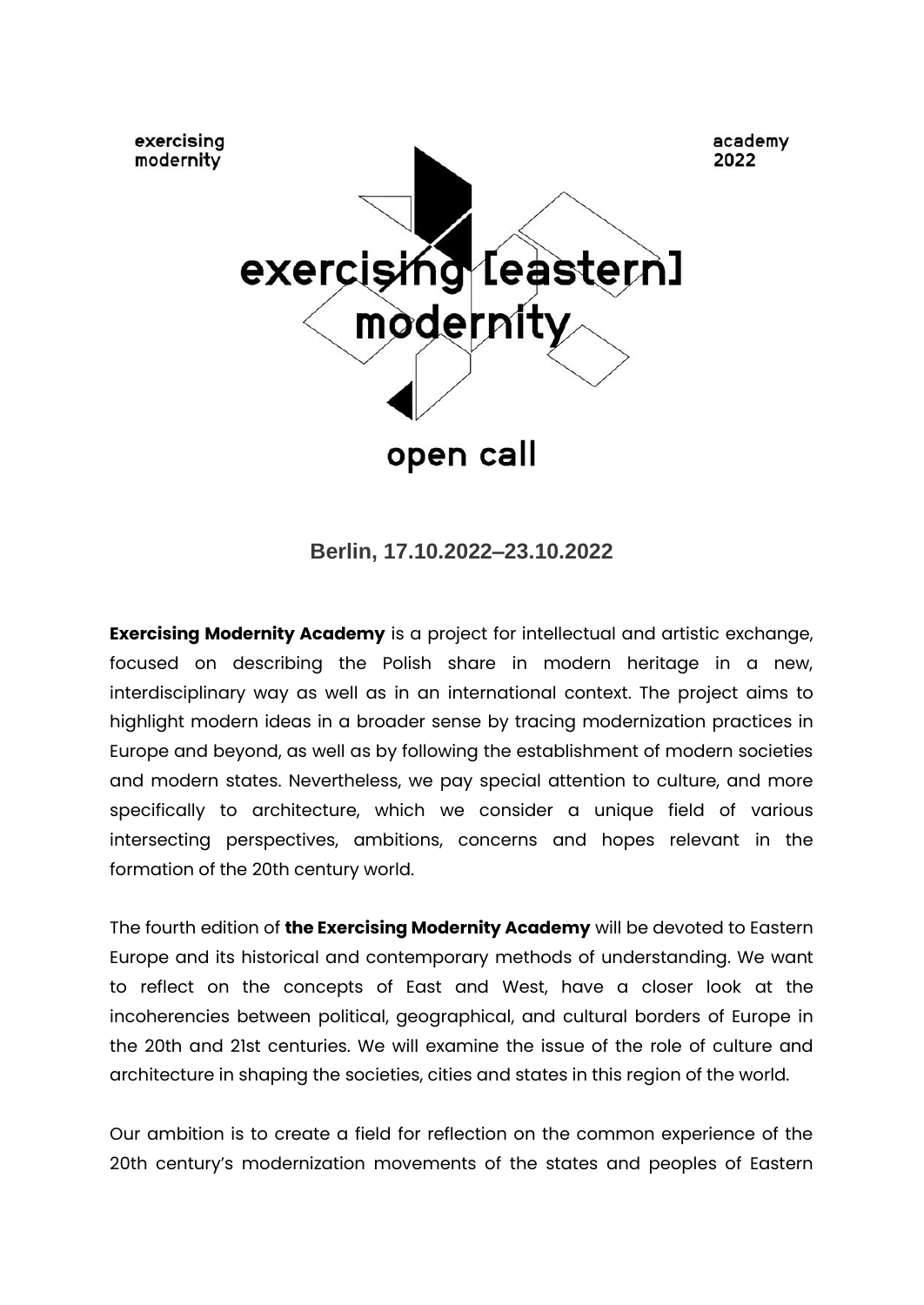Europe from the ideological foundations of modernity and its successful representations in art and architecture, through the difficult experience of totalitarianism and its legacy, to contemporary narratives and self-reflections. Finally, our goal is to sketch a broader and comprehensive perspective on what Eastern Europe is and how we can better understand the events, changes and processes that have shaped the world in recent times.

The Academy will take place in Berlin in October 2022, during which we will encourage a broader reflection on these issues through lectures, seminars and workshops.

The program of **the Exercising Modernity Academy 2022** will be focused on four thematic sections:

# **Section I. Modernity(/-ies) / Modernism(-s)**

The first thematic section of this year's Academy will be devoted to the multilayered relationship between what is modernity understood as a set of practices, forms, ideas and struggles of individuals and societies. Attention will also be paid to the relation between modernity and the foundations of modernism manifested in architecture or urban planning, i.e. a relation based as much on compatibility as on inconsistencies between the cultural theory of modernity and its practice. The different dynamics characterising 20th-century aspirations to modernity will be discussed, taking into account the cultural, social, or political specificities of these transformations in selected countries of Central and Eastern Europe. Looking at the architecture of such cities as Gdynia or Kharkiv, or considering the oeuvre of Eastern European architects developing their careers in Tel Aviv or Beirut, it is not difficult to get the impression that Eastern Europe was also an extremely fertile ground for attempts to practice modernity. So fertile, in fact, that within a short time these ideas became part of official development plans, setting an unprecedented, but also peculiar pace of transformation in various centres of the region. Eventually, the grains of modernist assumptions were adopted both in countries striving to realise the utopia of socialism and those oriented towards capitalism, but in both cases this was connected with a kind of revolution in the perception of the role of architecture, which became an important field for the implementation of these plans. Finally, the last highly significant element of this thematic section is the experience of the individual in all these processes. As is so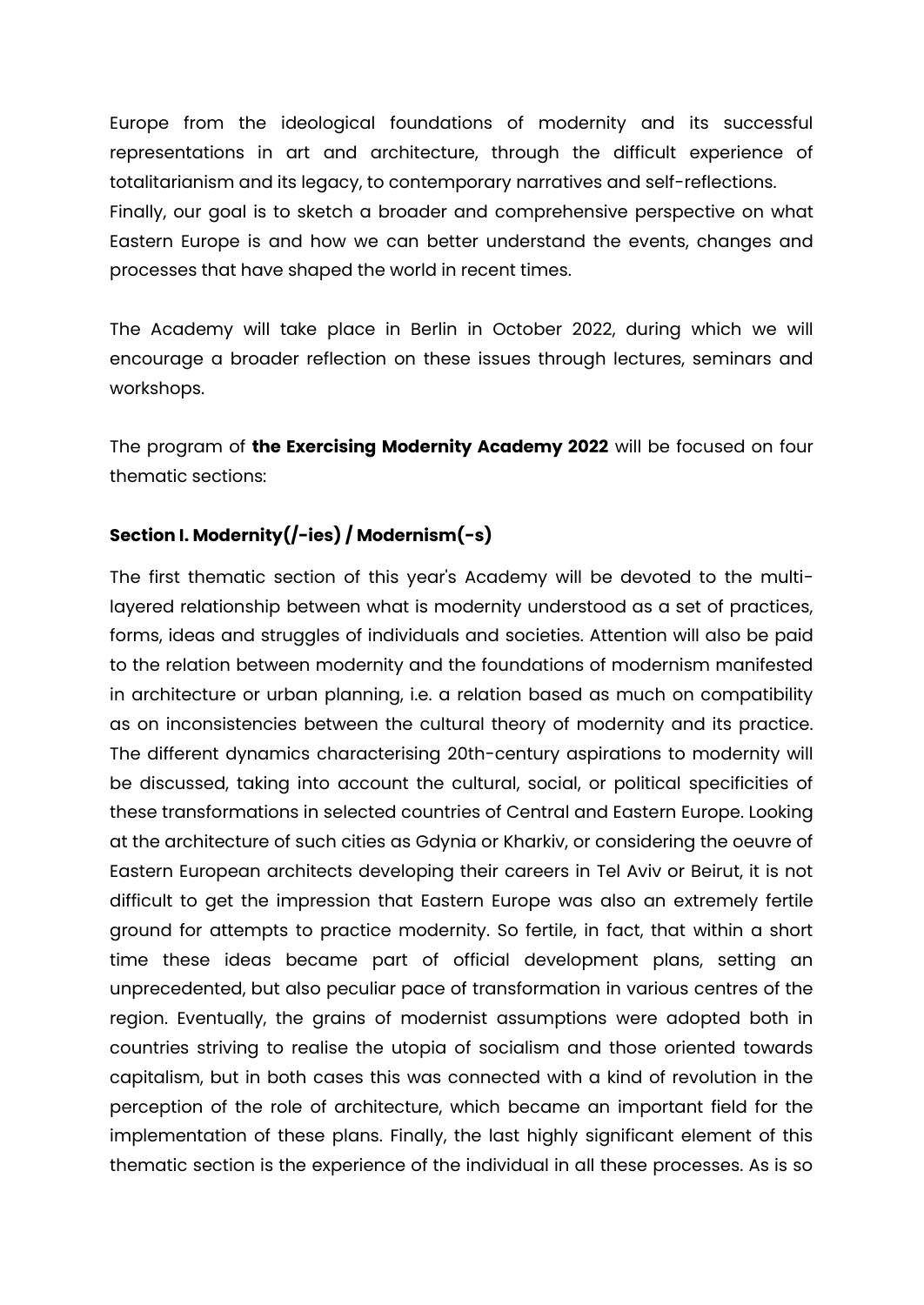often the case in the systemic development of far-reaching, complex plans, individuals disappear from sight. Therefore, has modernity brought us closer to fulfil utopian assumptions or has it become a source of suffering?

#### **Section II . Between totalitarianisms**

In the second thematic block we will direct the attention of the participants to a range of issues connected with the experience of two totalitarianisms, which happened to the countries of Central and Eastern Europe. The oppressive systems – both Nazism and Communism – had a significant impact on the life of European societies for many decades. They also gave rise to many ethical dilemmas: what choice did the individual have to preserve their identity and survive at the same time? Is it possible to regain trust after decades of manipulation? How – during and after the Second World War – were narratives about the past, present and future produced? How does the legacy of both totalitarianisms shape the present of our cities, the surrounding infrastructure and landscape, and Central and Eastern European collective memory?

With these questions and issues in mind, our aim will be also to look at selected cities in Central and Eastern Europe as a kind of palimpsest, where successive layers overlap, sometimes deliberately attempting to falsify the original, covering up selected elements, and sometimes completing it and building it in – sometimes significantly – empty places.

#### **Section III. World in motion – defining East and West**

This block will focus on the ways of defining Central and Eastern Europe and the (in)coherences inherent in these definitions with respect to political, geographical and cultural borders. We will look at how, over the past century and in recent years, the imagined and experienced divisions between 'East' and 'West' have been shaped and how they have manifested themselves in common spaces, including architecture or the spatial organisation of cities, towns, suburbs or villages. We will consider the political conditions of the (re)production of the boundaries and imaginaries associated with the East. We will also examine how the East can be understood in the context of the architectural legacy of socialist modernism, and to what extent modernism developed under socialism differs from modernism formed under capitalist system. We will try to outline the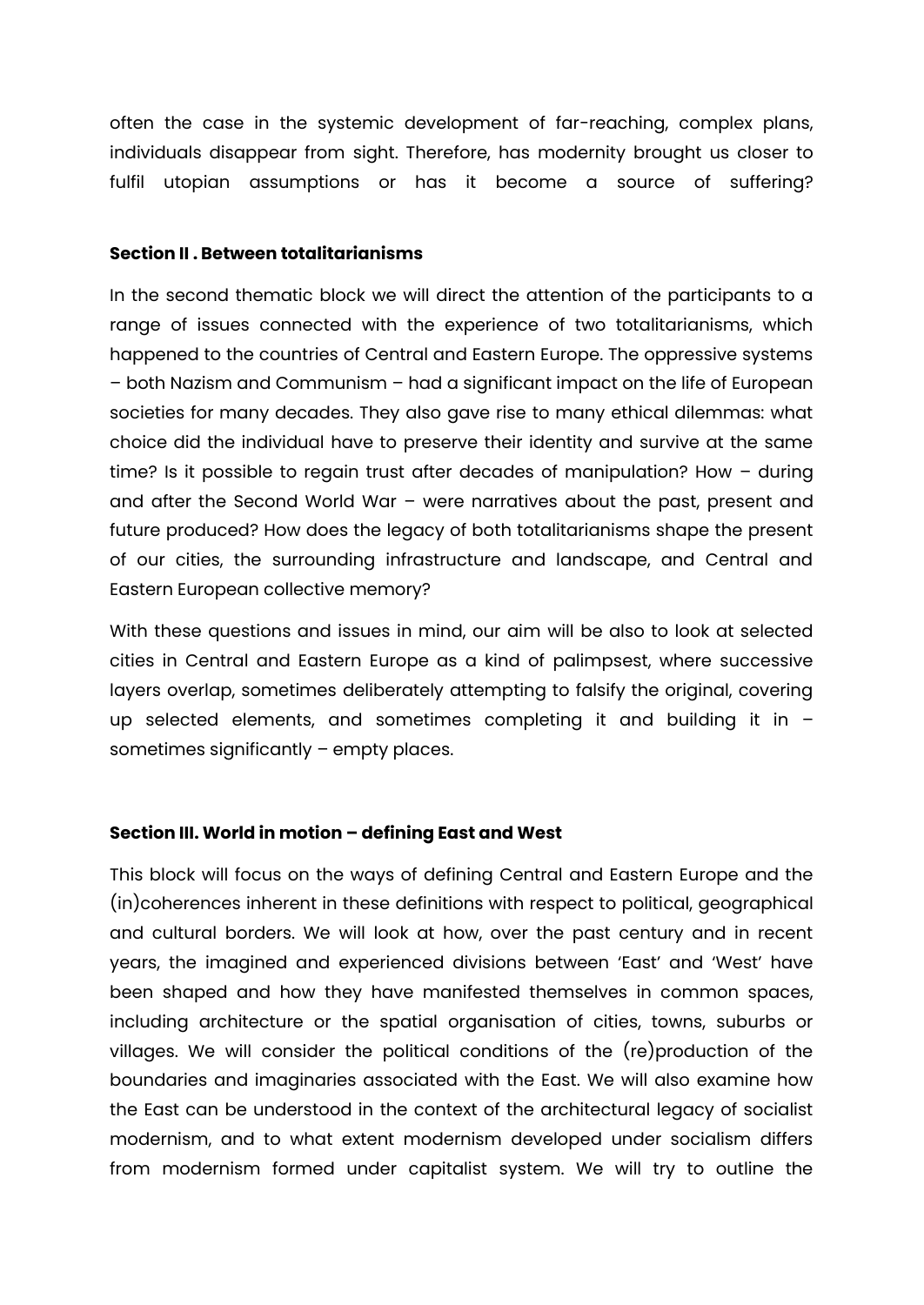conceptual framework and to trace its evolution, also in the context of contemporary events, which force us to reflect anew on the – physical and imaginary – borders.

#### **Section IV. Deconstruction/Reconstruction**

Public space of many cities, towns and villages in Central and Eastern Europe is still marked by numerous sculptural, architectural or urban elements, which are material traces of foreign domination and presence of totalitarian systems in these territories. A particular group of such places and objects are monuments, erected in order to perpetuate the propaganda narrative, free of historical distortions and manipulations. Another category of this – sometimes perceived as dissonant – heritage is formed by various types of architecture: from the architecture of oppression and extermination, such as former labour and concentration camps, through residential and administrative buildings erected for the occupation authorities, to huge blocks of flats or even entire city districts, creating residential spaces in line with the dominant ideology. Some of them, apart from the symbolic layer, also have their still important utilitarian, as well as aesthetic or cognitive function, which makes any decisions concerning the further fate of this type of legacy arouse conflicting emotions.

Starting from the reflection on the role of aesthetics in politics, we would like to take a broader look at the issue of constructing forms of commemoration as an element in creating common identity (national, ethnic, political, etc.). We would like to question to what extent this kind of legacy constitutes a troublesome legacy today and what commemorative strategies, translated into architectural realisations or spatial policy, can be found in various countries of the former "Eastern Bloc".

Through these topics, we will be guided by experts representing different perspectives and disciplines from all over the Europe.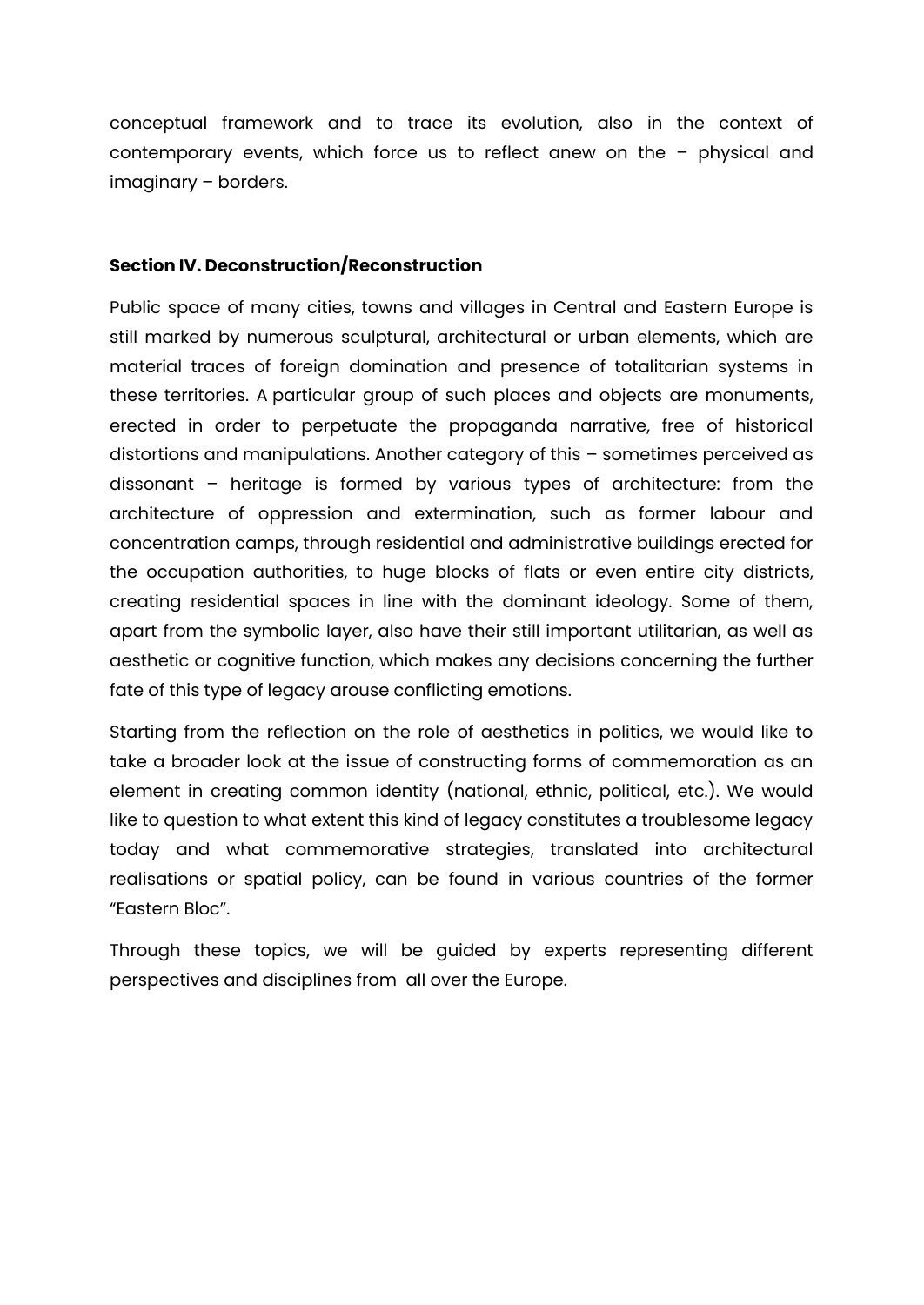#### **Locations and dates**

The Exercising Modernity Academy 2022 will take place on **17.10–23.10.2022** in Berlin.

#### **Selection**

Participants will be selected in an open call procedure, with a maximum of 18 people from Germany, Israel, and Poland (selected candidates should be a permanent resident of one of the aforementioned countries – citizenship is not required. Refugees from Belarus or Ukraine are most welcome).

#### **Our offer includes**

- Participation in the lectures and seminars of the Exercising Academy 2022
- partial reimbursement of travel costs:
	- for participants coming from Poland and Germany: up to 90.00 EUR gross;
	- for participants coming from Israel: up to 180.00 EUR gross;
- expenses for accommodation in Berlin covered in full;
- free participation in lectures, seminars and workshops held by experienced and acclaimed scholars and artists;
- $\bullet$  for those who complete the course the possibility of submitting their own research or artistic project, elaborated or expanded on during classes, for a special scholarship program organized by the Pilecki-Institut Berlin and devoted to the issue of modernity in the 20th century (details will be announced during the Academy).
- After the Academy 2022, the participants will have an opportunity to apply for Exercising Modernity scholarships for research and/or artistic projects. (About the previous scholarship edition: http://exercisingmodernity.com/en/stypendia-2020/)

### **Target candidates**

- This call for proposals is directed at individuals.
- The Exercising Modernity Academy 2022 is open to researchers specializing in the humanities or cultural heritage, curators, architects, and artists who shall come from or reside in Israel, Germany or Poland.
- Admission to the Academy requires good working knowledge of the English language.
- Candidates shall be aged 18 or above.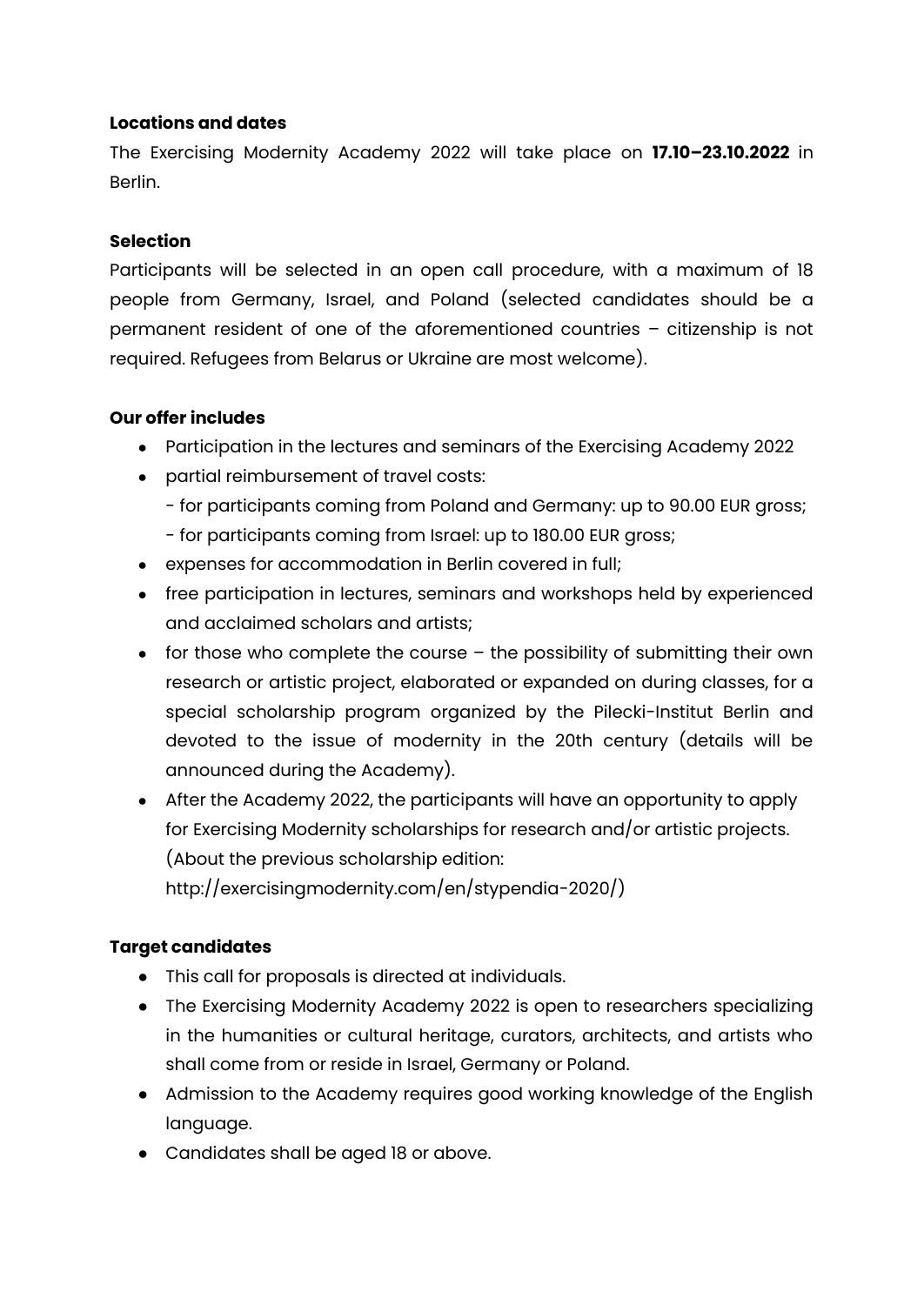## **Applications**

Candidates are invited to submit their applications by e-mail to the address: [apply@exercisingmodernity.com](mailto:apply@exercisingmodernity.com) by **01.08.2022** (11:00 p.m. CET). Please write "Academy 2022" as the subject of the e-mail.

### **A complete application should include**

1. Scans of signed forms:

– declaration concerning the controller of personal data – attachment no. 1,

– declaration concerning the provision of consent to the processing of personal data and personal image data – attachment no. 2.

2. CV in PDF format (two pages maximum) and/or portfolio (max 50 MB);

3. Description of your artistic/academic/professional interest – related to the main theme of the Exercising Modernity Academy 2022 (up to 2,500 characters incl. spaces);

4. The organizers reserve the right to contact the selected candidate(s) for additional online interviews.

### **Additional information**

- Application documents will be accepted only in English;
- Successful candidates undertake to attend the stationary sessions in October 2022 (depending on COVID-19 restrictions);
- Courses, lectures and workshops will be held in English;
- Should you have any questions, please feel free to contact: **contact@exercisingmodernity.com.**
- The results of the recruitment procedure will be announced by **the end of August 2022**, and the list of selected participants will be published:
	- on the website of the Pilecki-Institut Berlin: [www.pileckiinstitut.de](http://www.pileckiinstitut.de/)
	- on the Exercising Modernity project website:

### [www.exercisingmodernity.com](http://www.exercisingmodernity.com/)

- on the Adam Mickiewicz Institute website: [www.iam.pl](http://www.iam.pl/) www.culture.pl

- The organizers are not under any obligation to substantiate the decisions of the enrolment committee. No appeal procedure has been provided for.
- For candidates selected to participate in the project, the present document will constitute an attachment to the agreement concluded between any such candidate and the Pilecki-Institut Berlin.